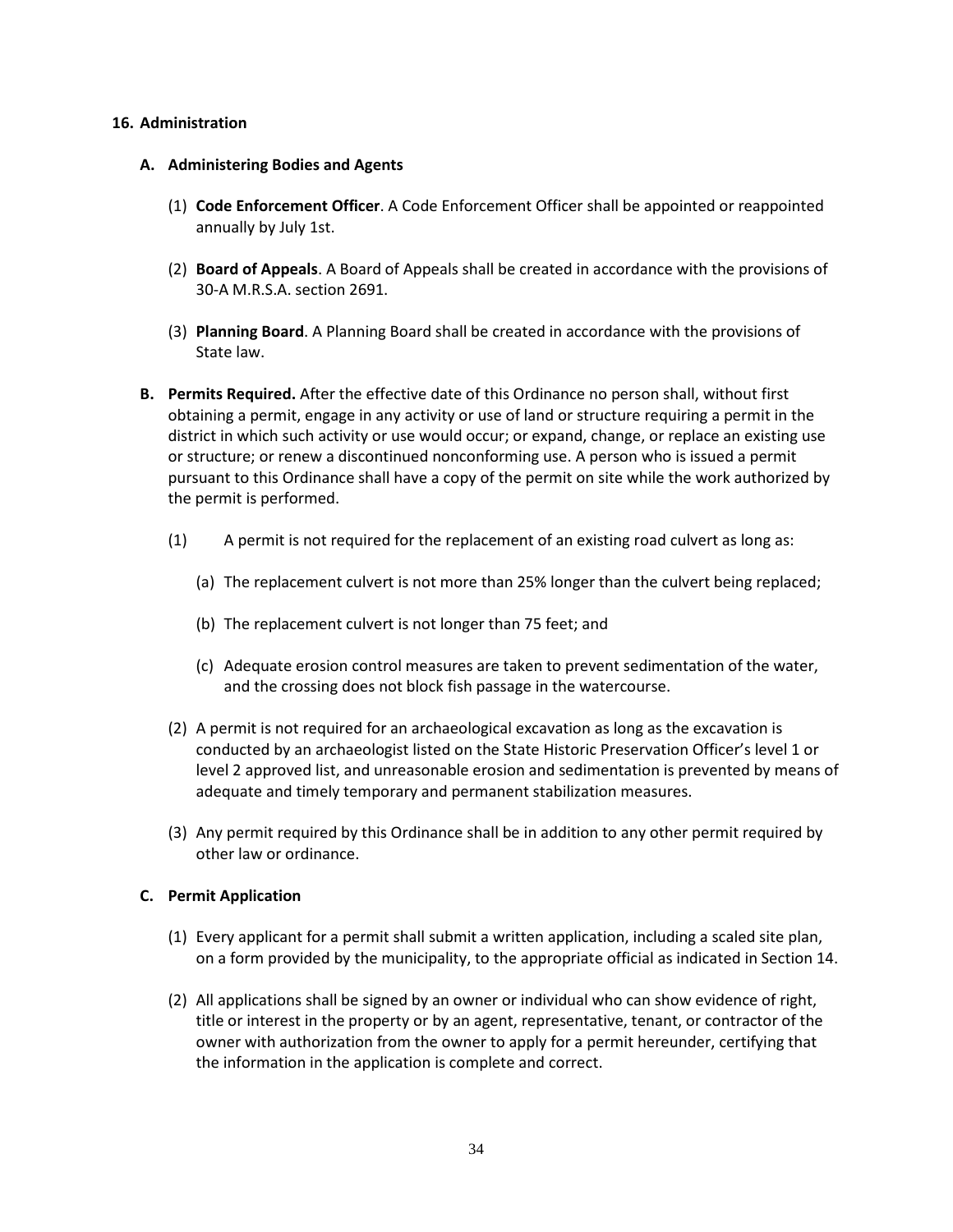- (3) All applications shall be dated, and the Code Enforcement Officer or Planning Board, as appropriate, shall note upon each application the date and time of its receipt.
- (4) If the property is not served by a public sewer, a valid plumbing permit or a completed application for a plumbing permit, including the site evaluation approved by the Plumbing Inspector, shall be submitted whenever the nature of the proposed structure or use would require the installation of a subsurface sewage disposal system.
- **NOTE**: If a municipality intends to take independent enforcement actions related to the contractor certification requirements of 38 M.R.S.A. Section 439-B, they should insert the following into the application requirements of their ordinance:
- (5) When an excavation contractor will perform an activity that requires or results in more than one (1) cubic yard of soil disturbance, the person responsible for management of erosion and sedimentation control practices at the site must be certified in erosion control practices by the Maine Department of Environmental Protection. This person must be present at the site each day earthmoving activity occurs for a duration that is sufficient to ensure that proper erosion and sedimentation control practices are followed. This is required until erosion and sedimentation control measures have been installed, which will either stay in place permanently or stay in place until the area is sufficiently covered with vegetation necessary to prevent soil erosion. The name and certification number of the person who will oversee the activity causing or resulting in soil disturbance shall be included on the permit application. This requirement does not apply to a person or firm engaged in agriculture or timber harvesting if best management practices for erosion and sedimentation control are used; and municipal, state and federal employees engaged in projects associated with that employment.
- **D. Procedure for Administering Permits.** Within 35 days of the date of receiving a written application, the Planning Board or Code Enforcement Officer, as indicated in Section 14, shall notify the applicant in writing either that the application is a complete application, or, if the application is incomplete, that specified additional material is needed to make the application complete. The Planning Board or the Code Enforcement Officer, as appropriate, shall approve, approve with conditions, or deny all permit applications in writing within 35 days of receiving a completed application. However, if the Planning Board has a waiting list of applications, a decision on the application shall occur within 35 days after the first available date on the Planning Board's agenda following receipt of the completed application, or within 35 days of the public hearing, if the proposed use or structure is found to be in conformance with the purposes and provisions of this Ordinance.

 The applicant shall have the burden of proving that the proposed land use activity is in conformity with the purposes and provisions of this Ordinance.

 After the submission of a complete application to the Planning Board, the Board shall approve an application or approve it with conditions if it makes a positive finding based on the information presented that the proposed use:

(1) Will maintain safe and healthful conditions;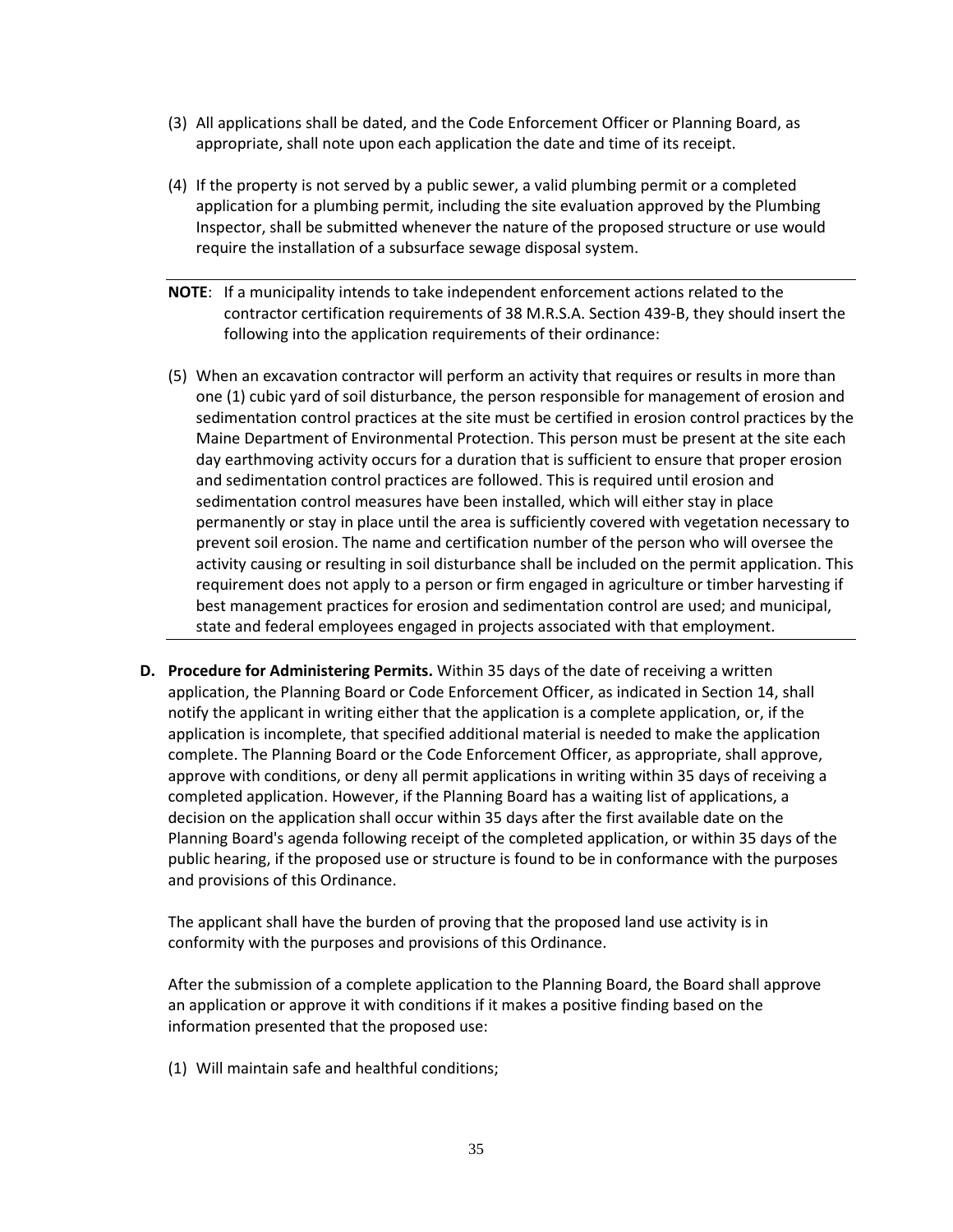- (2) Will not result in water pollution, erosion, or sedimentation to surface waters;
- (3) Will adequately provide for the disposal of all wastewater;
- (4) Will not have an adverse impact on spawning grounds, fish, aquatic life, bird or other wildlife habitat;
- (5) Will conserve shore cover and visual, as well as actual, points of access to inland waters;
- (6) Will protect archaeological and historic resources as designated in the comprehensive plan;
- (7) Will avoid problems associated with floodplain development and use; and
- (8) Is in conformance with the provisions of Section 15, Land Use Standards.

 If a permit is either denied or approved with conditions, the reasons as well as conditions shall be stated in writing. No approval shall be granted for an application involving a structure if the structure would be located in an unapproved subdivision or would violate any other local ordinance, or regulation or statute administered by the municipality.

- **E. Special Exceptions.** In addition to the criteria specified in Section 16(D) above, excepting structure setback requirements, the Planning Board may approve a permit for a single family residential structure in a Resource Protection District provided that the applicant demonstrates that all of the following conditions are met:
	- (1) There is no location on the property, other than a location within the Resource Protection District, where the structure can be built.
	- (2) The lot on which the structure is proposed is undeveloped and was established and recorded in the registry of deeds of the county in which the lot is located before the adoption of the Resource Protection District.
	- (3) All proposed buildings, sewage disposal systems and other improvements are:
		- (a) Located on natural ground slopes of less than 20%; and
		- (b) Located outside the floodway of the 100-year flood-plain along rivers and artificially formed great ponds along rivers and outside the velocity zone in areas subject to tides, based on detailed flood insurance studies and as delineated on the Federal Emergency Management Agency's Flood Boundary and Floodway Maps and Flood Insurance Rate Maps; all buildings, including basements, are elevated at least one foot above the 100 year flood-plain elevation; and the development is otherwise in compliance with any applicable municipal flood-plain ordinance.

 If the floodway is not shown on the Federal Emergency Management Agency Maps, it is deemed to be 1/2 the width of the 100-year flood-plain.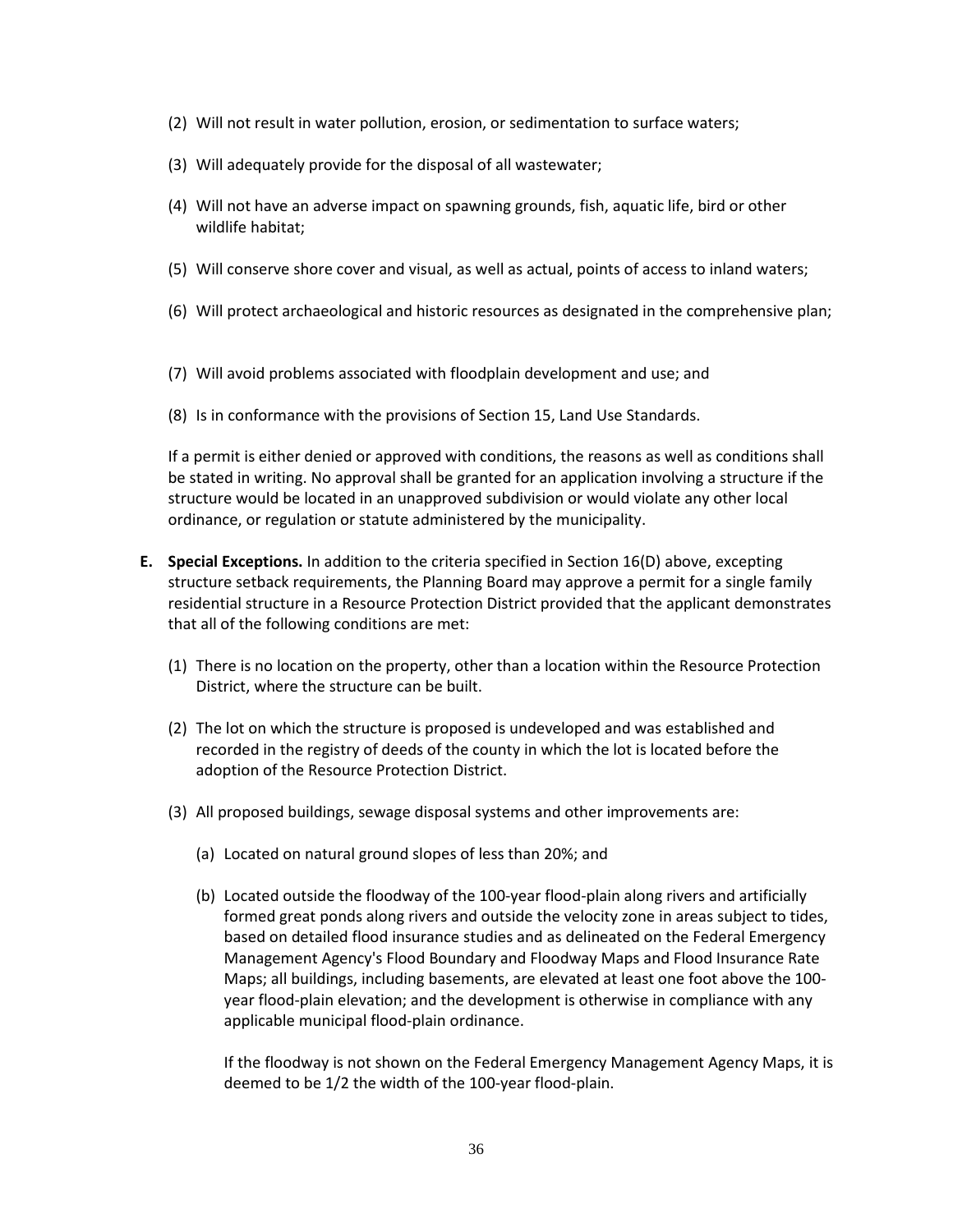- (4) The total footprint, including cantilevered or similar overhanging extensions, of all principal and accessory structures is limited to a maximum of 1,500 square feet. This limitation shall not be altered by variance.
- (5) All structures, except functionally water-dependent structures, are set back from the normal high-water line of a water body, tributary stream or upland edge of a wetland to the greatest practical extent, but not less than 75 feet, horizontal distance. In determining the greatest practical extent, the Planning Board shall consider the depth of the lot, the slope of the land, the potential for soil erosion, the type and amount of vegetation to be removed, the proposed building site's elevation in regard to the flood-plain, and its proximity to moderate-value and high-value wetlands.
- **F. Expiration of Permit.** Permits shall expire one year from the date of issuance if a substantial start is not made in construction or in the use of the property during that period. If a substantial start is made within one year of the issuance of the permit, the applicant shall have one additional year to complete the project, at which time the permit shall expire.
- **G. Installation of Public Utility Service.** A public utility, water district, sanitary district or any utility company of any kind may not install services to any new structure located in the shoreland zone unless written authorization attesting to the validity and currency of all local permits required under this or any previous Ordinance has been issued by the appropriate municipal officials or other written arrangements have been made between the municipal officials and the utility.

# **H. Appeals**

- (1) Powers and Duties of the Board of Appeals. The Board of Appeals shall have the following powers:
	- (a) **Administrative Appeals**: To hear and decide administrative appeals, on an appellate basis, where it is alleged by an aggrieved party that there is an error in any order, requirement, decision, or determination made by, or failure to act by, the Planning Board in the administration of this Ordinance; and to hear and decide administrative appeals on a de novo basis where it is alleged by an aggrieved party that there is an error in any order, requirement, decision or determination made by, or failure to act by, the Code Enforcement Officer in his or her review of and action on a permit application under this Ordinance. Any order, requirement, decision or determination made, or failure to act, in the enforcement of this ordinance is not appealable to the Board of Appeals.
	- (b) **Variance Appeals**: To authorize variances upon appeal, within the limitations set forth in this Ordinance.
- (2) **Variance Appeals**. Variances may be granted only under the following conditions:
	- (a) Variances may be granted only from dimensional requirements including, but not limited to, lot width, structure height, percent of lot coverage, and setback requirements.
	- (b) Variances shall not be granted for establishment of any uses otherwise prohibited by this Ordinance.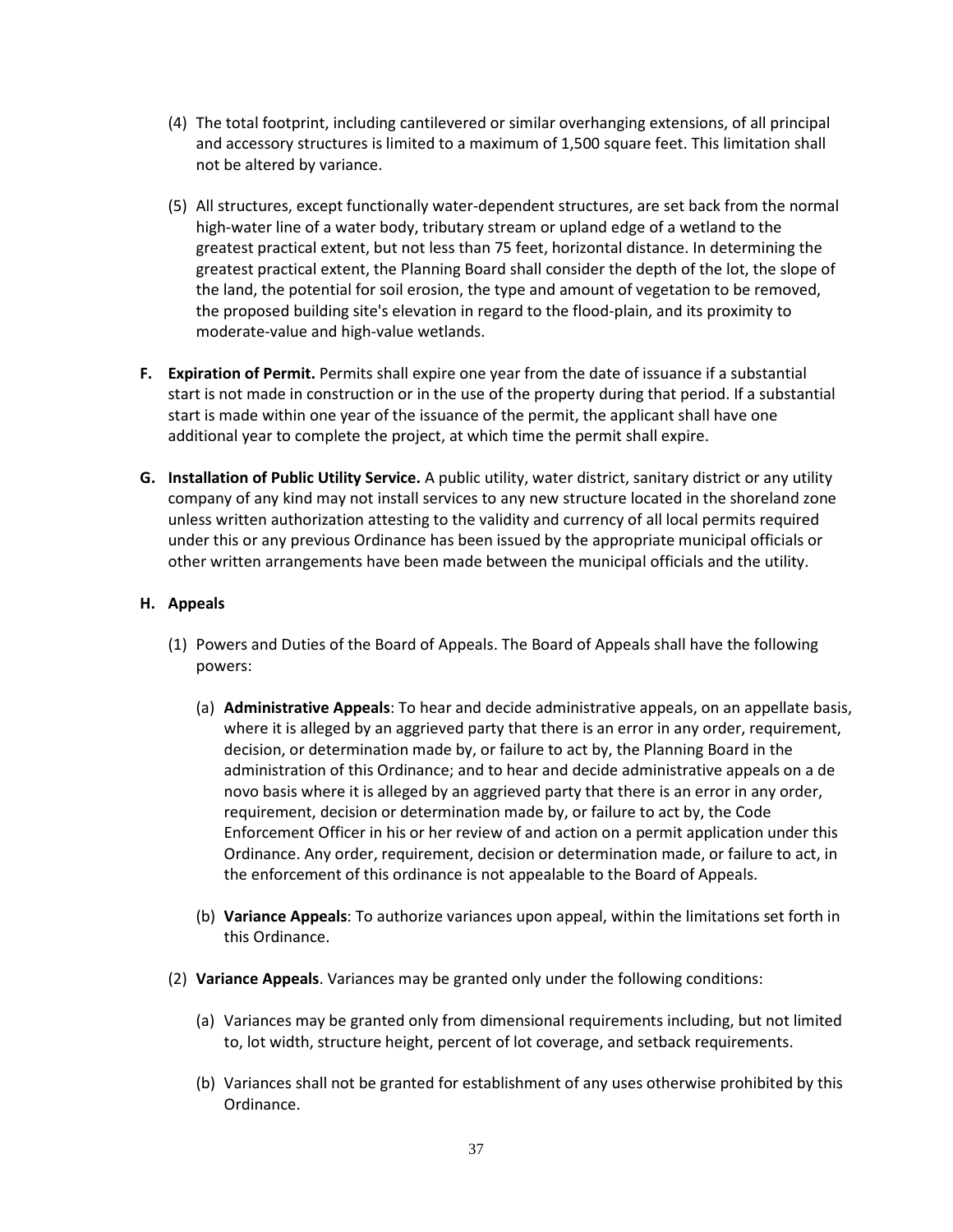- (c) The Board shall not grant a variance unless it finds that:
	- (i) The proposed structure or use would meet the provisions of Section 15 except for the specific provision which has created the non-conformity and from which relief is sought; and
	- (ii) The strict application of the terms of this Ordinance would result in undue hardship. The term "undue hardship" shall mean:
		- a. That the land in question cannot yield a reasonable return unless a variance is granted;
		- b. That the need for a variance is due to the unique circumstances of the property and not to the general conditions in the neighborhood;
		- c. That the granting of a variance will not alter the essential character of the locality; and
		- d. That the hardship is not the result of action taken by the applicant or a prior owner.
- (d) Notwithstanding Section  $16(H)(2)(c)(ii)$  above, the Board of Appeals, or the codes enforcement officer if authorized in accordance with 30-A MRSA §4353-A, may grant a variance to an owner of a residential dwelling for the purpose of making that dwelling accessible to a person with a disability who resides in or regularly uses the dwelling. The board shall restrict any variance granted under this subsection solely to the installation of equipment or the construction of structures necessary for access to or egress from the dwelling by the person with the disability. The board may impose conditions on the variance, including limiting the variance to the duration of the disability or to the time that the person with the disability lives in the dwelling. The term "structures necessary for access to or egress from the dwelling" shall include railing, wall or roof systems necessary for the safety or effectiveness of the structure. Any permit issued pursuant to this subsection is subject to Sections 16(H)(2)(f) and 16(H)(4)(b)(iv) below.)
- (e) The Board of Appeals shall limit any variances granted as strictly as possible in order to ensure conformance with the purposes and provisions of this Ordinance to the greatest extent possible, and in doing so may impose such conditions to a variance as it deems necessary. The party receiving the variance shall comply with any conditions imposed.
- (f) A copy of each variance request, including the application and all supporting information supplied by the applicant, shall be forwarded by the municipal officials to the Commissioner of the Department of Environmental Protection at least twenty (20) days prior to action by the Board of Appeals. Any comments received from the Commissioner prior to the action by the Board of Appeals shall be made part of the record and shall be taken into consideration by the Board of Appeals.

#### (3) **Administrative Appeals**

When the Board of Appeals reviews a decision of the Code Enforcement Officer the Board of Appeals shall hold a "de novo" hearing. At this time the Board may receive and consider new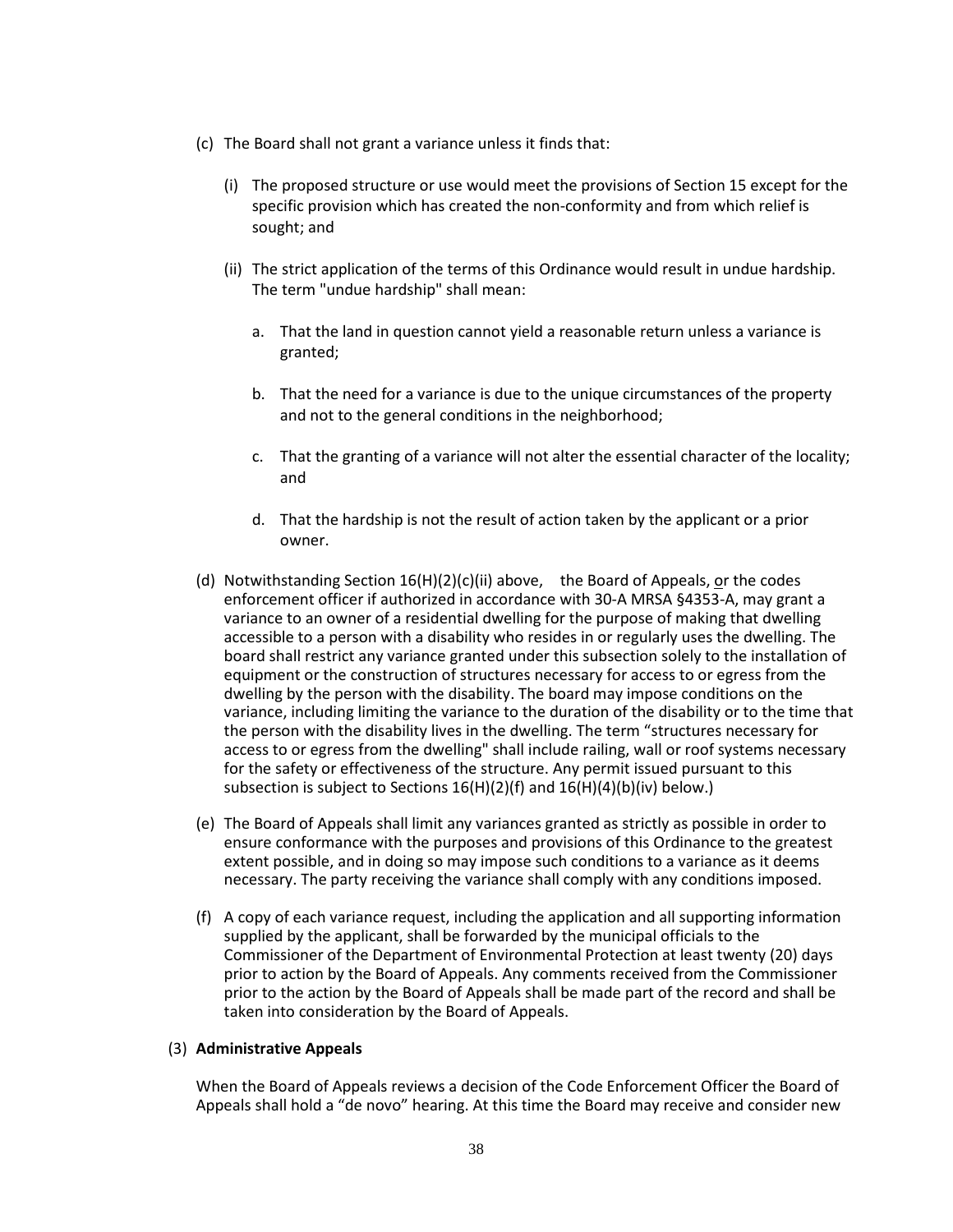evidence and testimony, be it oral or written. When acting in a "de novo" capacity the Board of Appeals shall hear and decide the matter afresh, undertaking its own independent analysis of evidence and the law, and reaching its own decision.

When the Board of Appeals hears a decision of the Planning Board, it shall hold an appellate hearing, and may reverse the decision of the Planning Board only upon finding that the decision was contrary to specific provisions of the Ordinance or contrary to the facts presented to the Planning Board. The Board of Appeals may only review the record of the proceedings before the Planning Board. The Board Appeals shall not receive or consider any evidence which was not presented to the Planning Board, but the Board of Appeals may receive and consider written or oral arguments. If the Board of Appeals determines that the record of the Planning Board proceedings are inadequate, the Board of Appeals may remand the matter to the Planning Board for additional fact finding.

### (4) **Appeal Procedure**

### (a) **Making an Appeal**

- (i) An administrative or variance appeal may be taken to the Board of Appeals by an aggrieved party from any decision of the Code Enforcement Officer or the Planning Board, except for enforcement-related matters as described in Section 16(H)(1)(a) above. Such an appeal shall be taken within thirty (30) days of the date of the official, written decision appealed from, and not otherwise, except that the Board, upon a showing of good cause, may waive the thirty (30) day requirement.
- (ii) Applications for appeals shall be made by filing with the Board of Appeals a written notice of appeal which includes:
	- a. A concise written statement indicating what relief is requested and why the appeal or variance should be granted.
	- b. A sketch drawn to scale showing lot lines, location of existing buildings and structures and other physical features of the lot pertinent to the relief sought.
- (iii) Upon receiving an application for an administrative appeal or a variance, the Code Enforcement Officer or Planning Board, as appropriate, shall transmit to the Board of Appeals all of the papers constituting the record of the decision appealed from.
- (iv) The Board of Appeals shall hold a public hearing on an administrative appeal or a request for a variance within thirty-five (35) days of its receipt of a complete written application, unless this time period is extended by the parties.

#### (b) **Decision by Board of Appeals**

- (i) A majority of the full voting membership of the Board shall constitute a quorum for the purpose of deciding an appeal.
- (ii) The person filing the appeal shall have the burden of proof.
- (iii) The Board shall decide all administrative appeals and variance appeals within thirty five (35) days after the close of the hearing, and shall issue a written decision on all appeals.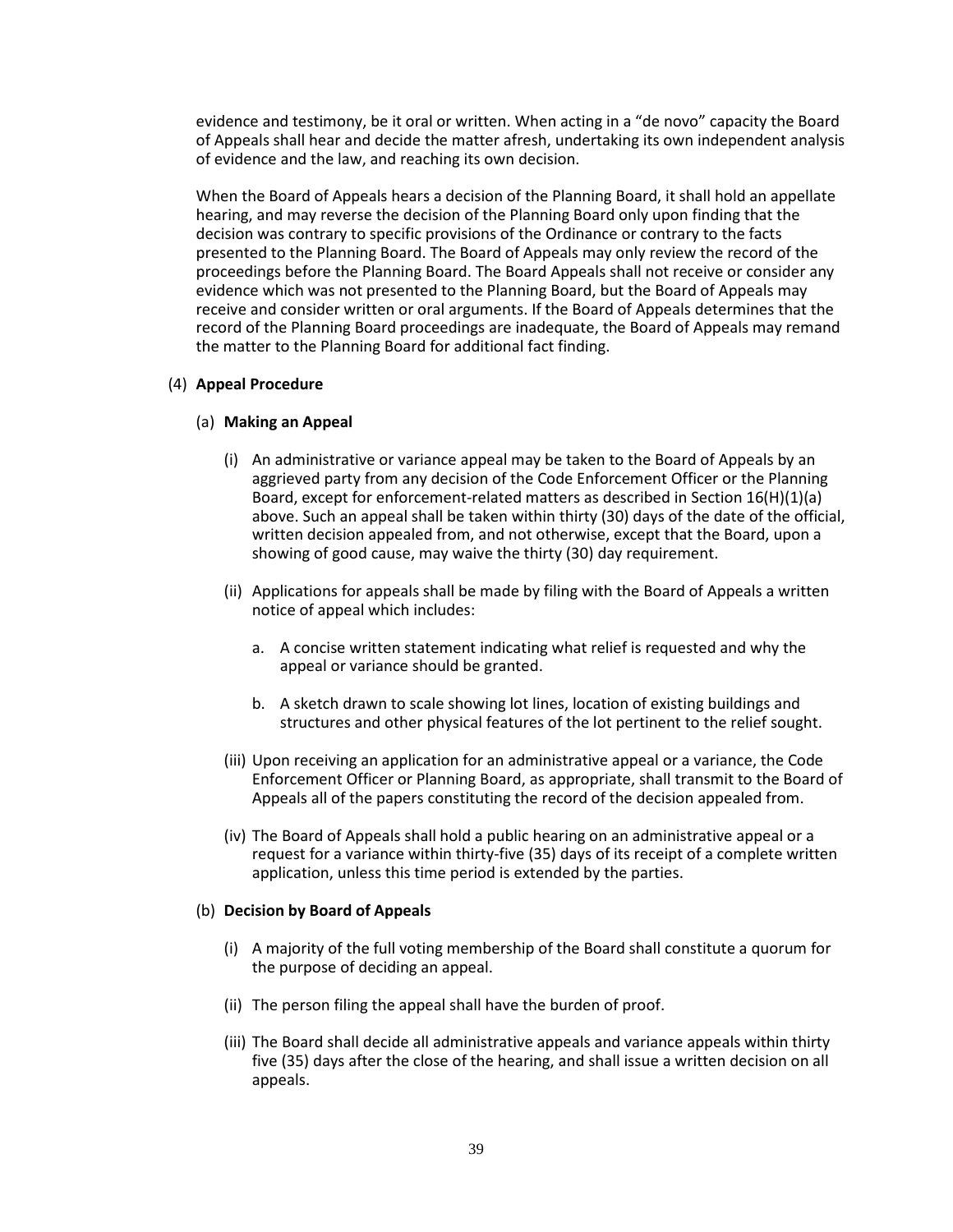- (iv) The Board of Appeals shall state the reasons and basis for its decision, including a statement of the facts found and conclusions reached by the Board. The Board shall cause written notice of its decision to be mailed or hand-delivered to the applicant and to the Department of Environmental Protection within seven (7) days of the Board's decision. Copies of written decisions of the Board of Appeals shall be given to the Planning Board, Code Enforcement Officer, and the municipal officers.
- (5) **Appeal to Superior Court**. Except as provided by 30-A M.R.S.A. section 2691(3)(F), any aggrieved party who participated as a party during the proceedings before the Board of Appeals may take an appeal to Superior Court in accordance with State laws within forty-five (45) days from the date of any decision of the Board of Appeals.
- (6) **Reconsideration**. In accordance with 30-A M.R.S.A. section 2691(3)(F), the Board of Appeals may reconsider any decision within forty-five (45) days of its prior decision. A request to the Board to reconsider a decision must be filed within ten (10) days of the decision that is being reconsidered. A vote to reconsider and the action taken on that reconsideration must occur and be completed within forty-five (45) days of the date of the vote on the original decision. Reconsideration of a decision shall require a positive vote of the majority of the Board members originally voting on the decision, and proper notification to the landowner, petitioner, planning board, code enforcement officer, and other parties of interest, including abutters and those who testified at the original hearing(s). The Board may conduct additional hearings and receive additional evidence and testimony.

Appeal of a reconsidered decision to Superior Court must be made within fifteen (15) days after the decision on reconsideration.

#### **I. Enforcement**

(1) **Nuisances**. Any violation of this Ordinance shall be deemed to be a nuisance.

# (2) **Code Enforcement Officer**

- (a) It shall be the duty of the Code Enforcement Officer to enforce the provisions of this Ordinance. If the Code Enforcement Officer shall find that any provision of this Ordinance is being violated, he or she shall notify in writing the person responsible for such violation, indicating the nature of the violation and ordering the action necessary to correct it, including discontinuance of illegal use of land, buildings or structures, or work being done, removal of illegal buildings or structures, and abatement of nuisance conditions. A copy of such notices shall be submitted to the municipal officers and be maintained as a permanent record.
- (b) The Code Enforcement Officer shall conduct on-site inspections to insure compliance with all applicable laws and conditions attached to permit approvals. The Code Enforcement Officer shall also investigate all complaints of alleged violations of this Ordinance.
- (c) The Code Enforcement Officer shall keep a complete record of all essential transactions of the office, including applications submitted, permits granted or denied, variances granted or denied, revocation actions, revocation of permits, appeals, court actions, violations investigated, violations found, and fees collected.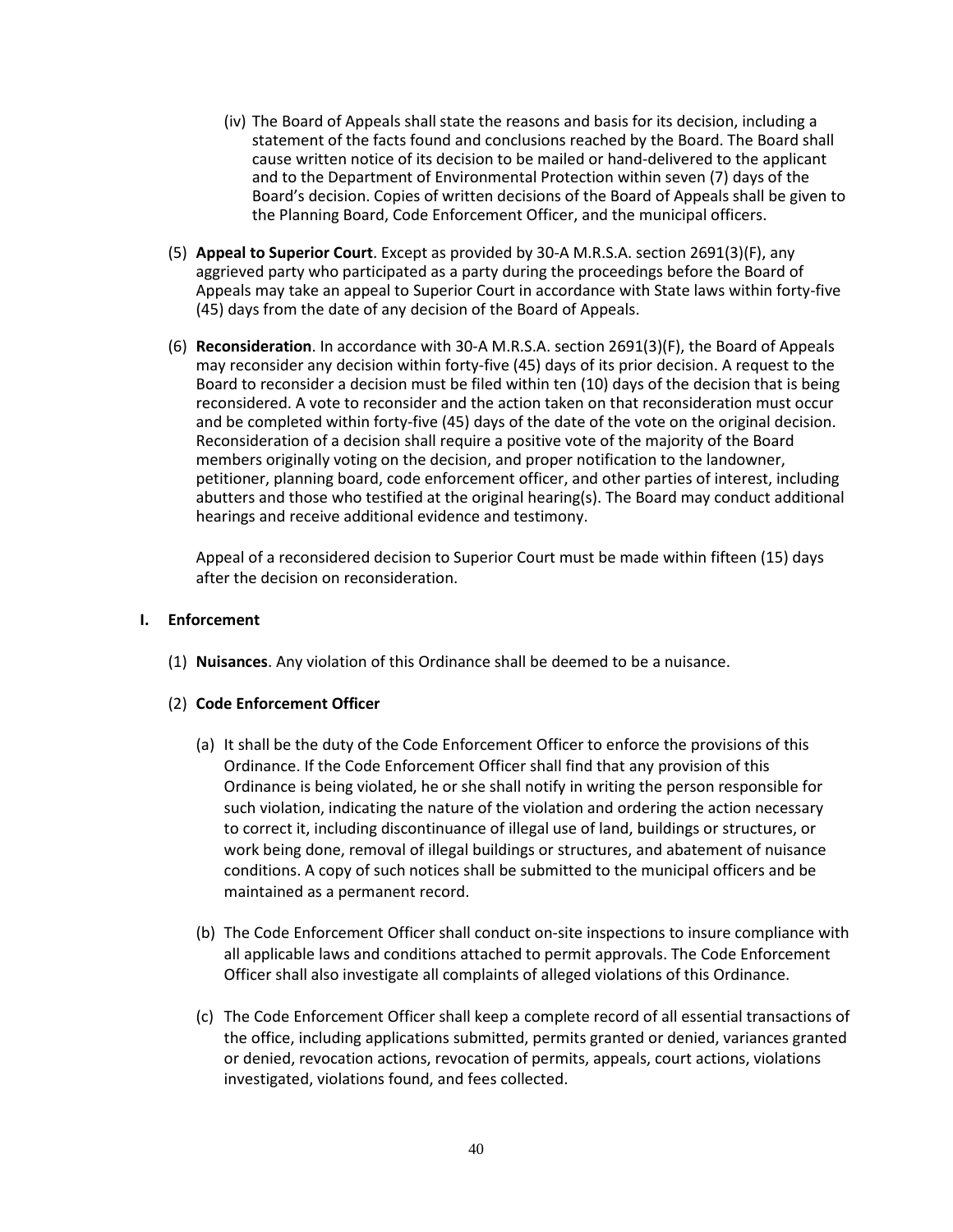- (3) **Legal Actions**. When the above action does not result in the correction or abatement of the violation or nuisance condition, the Municipal Officers, upon notice from the Code Enforcement Officer, are hereby directed to institute any and all actions and proceedings, either legal or equitable, including seeking injunctions of violations and the imposition of fines, that may be appropriate or necessary to enforce the provisions of this Ordinance in the name of the municipality. The municipal officers, or their authorized agent, are hereby authorized to enter into administrative consent agreements for the purpose of eliminating violations of this Ordinance and recovering fines without Court action. Such agreements shall not allow an illegal structure or use to continue unless there is clear and convincing evidence that the illegal structure or use was constructed or conducted as a direct result of erroneous advice given by an authorized municipal official and there is no evidence that the owner acted in bad faith, or unless the removal of the structure or use will result in a threat or hazard to public health and safety or will result in substantial environmental damage.
- (4) **Fines**. Any person, including but not limited to a landowner, a landowner's agent or a contractor, who violates any provision or requirement of this Ordinance shall be penalized in accordance with 30-A, M.R.S.A. section 4452.
- **NOTE**: Current penalties include fines of not less than \$100 nor more than \$2500 per violation for each day that the violation continues. However, in a resource protection district the maximum penalty is increased to \$5000 (38 M.R.S.A. section 4452).

#### **17. Definitions**

**Accessory structure or use** - a use or structure which is incidental and subordinate to the principal use or structure. Accessory uses, when aggregated, shall not subordinate the principal use of the lot. A deck or similar extension of the principal structure or a garage attached to the principal structure by a roof or a common wall is considered part of the principal structure.

 **Aggrieved party** - an owner of land whose property is directly or indirectly affected by the granting or denial of a permit or variance under this Ordinance; a person whose land abuts land for which a permit or variance has been granted; or any other person or group of persons who have suffered particularized injury as a result of the granting or denial of such permit or variance.

**Agriculture** - the production, keeping or maintenance for sale or lease of plants or animals, including, but not limited to, forages and sod crops, grains and seed crops, dairy animals and dairy products, poultry and poultry products, livestock, fruits and vegetables and ornamental green-house products. Agriculture does not include forest management and timber harvesting activities.

 **Aquaculture** - the growing or propagation of harvestable freshwater, estuarine, or marine plant or animal species.

**Basal Area** - the area of cross-section of a tree stem at 4 1/2 feet above ground level and inclusive of bark.

**Basement** - any portion of a structure with a floor-to-ceiling height of 6 feet or more and having more than 50% of its volume below the existing ground level.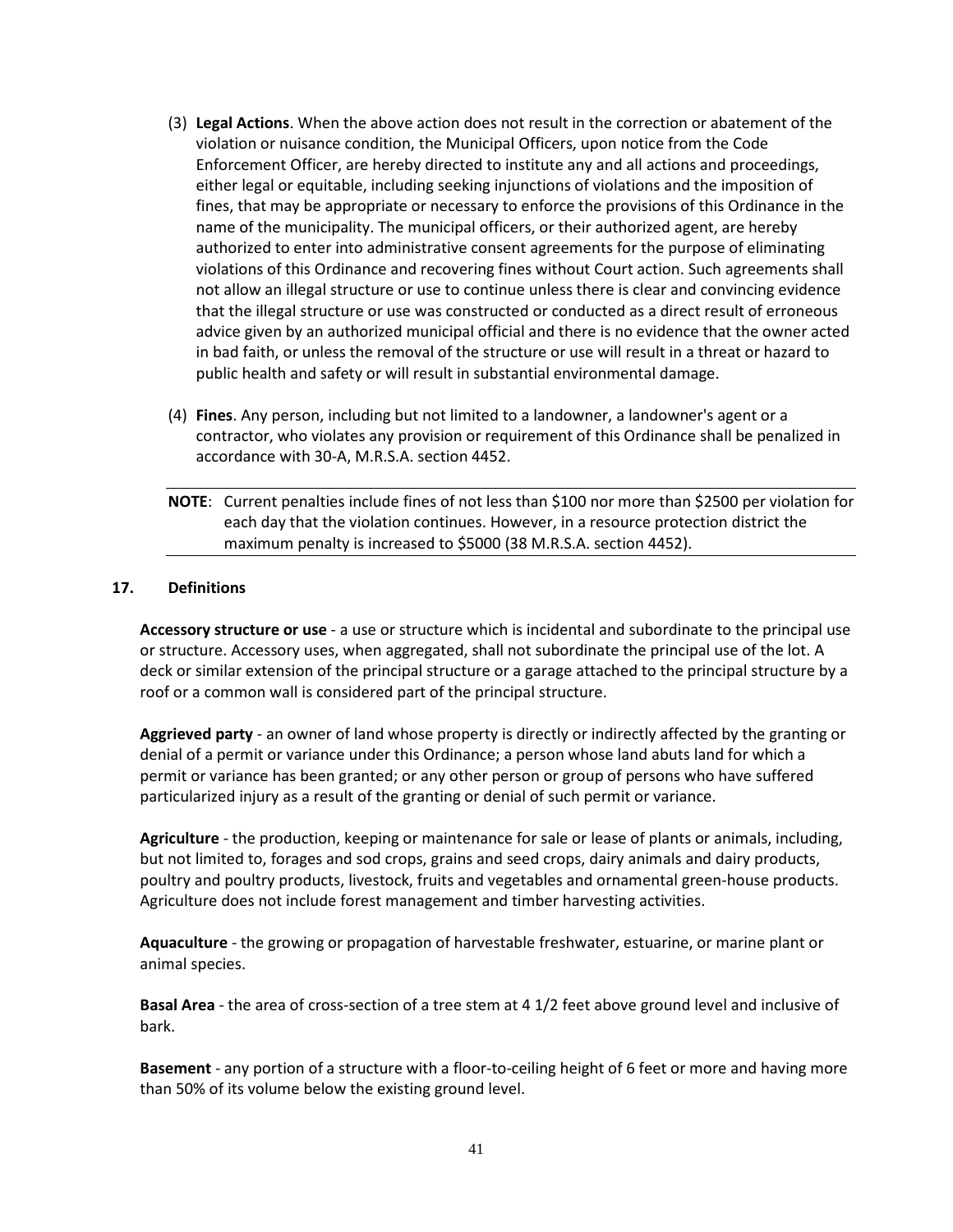**Boat Launching Facility** - a facility designed primarily for the launching and landing of watercraft, and which may include an access ramp, docking area, and parking spaces for vehicles and trailers.

**Bureau of Forestry** – State of Maine Department of Agriculture, Conservation, and Forestry, Bureau of Forestry.

**Campground** - any area or tract of land to accommodate two (2) or more parties in temporary living quarters, including, but not limited to tents, recreational vehicles or other shelters.

**Canopy** – the more or less continuous cover formed by tree crowns in a wooded area.

**Commercial use** - the use of lands, buildings, or structures, other than a "home occupation," defined below, the intent and result of which activity is the production of income from the buying and selling of goods and/or services, exclusive of rental of residential buildings and/or dwelling units.

**Cross-sectional area** – See Appendix B - Statewide Standards Option 2 –for regulatory information including definitions.

**DBH** – See Appendix B – Statewide Standards Option 2 –for regulatory information including definitions.

**Development** – a change in land use involving alteration of the land, water or vegetation, or the addition or alteration of structures or other construction not naturally occurring.

**Dimensional requirements** - numerical standards relating to spatial relationships including but not limited to setback, lot area, shore frontage and height.

 **Disability** - any disability, infirmity, malformation, disfigurement, congenital defect or mental condition caused by bodily injury, accident, disease, birth defect, environmental conditions or illness; and also includes the physical or mental condition of a person which constitutes a substantial handicap as determined by a physician or in the case of mental handicap, by a psychiatrist or psychologist, as well as any other health or sensory impairment which requires special education, vocational rehabilitation or related services.

**Disruption of shoreline integrity** – See Appendix B – Statewide Standards Option 2 for regulatory information including definitions.

 **Driveway** - a vehicular access-way less than five hundred (500) feet in length serving two singlefamily dwellings or one two-family dwelling, or less.

 **Emergency operations** - operations conducted for the public health, safety or general welfare, such as protection of resources from immediate destruction or loss, law enforcement, and operations to rescue human beings, property and livestock from the threat of destruction or injury.

 **Essential services** - gas, electrical or communication facilities; steam, fuel, electric power or water transmission or distribution lines, towers and related equipment; telephone cables or lines, poles and related equipment; gas, oil, water, slurry or other similar pipelines; municipal sewage lines, collection or supply systems; and associated storage tanks. Such systems may include towers, poles,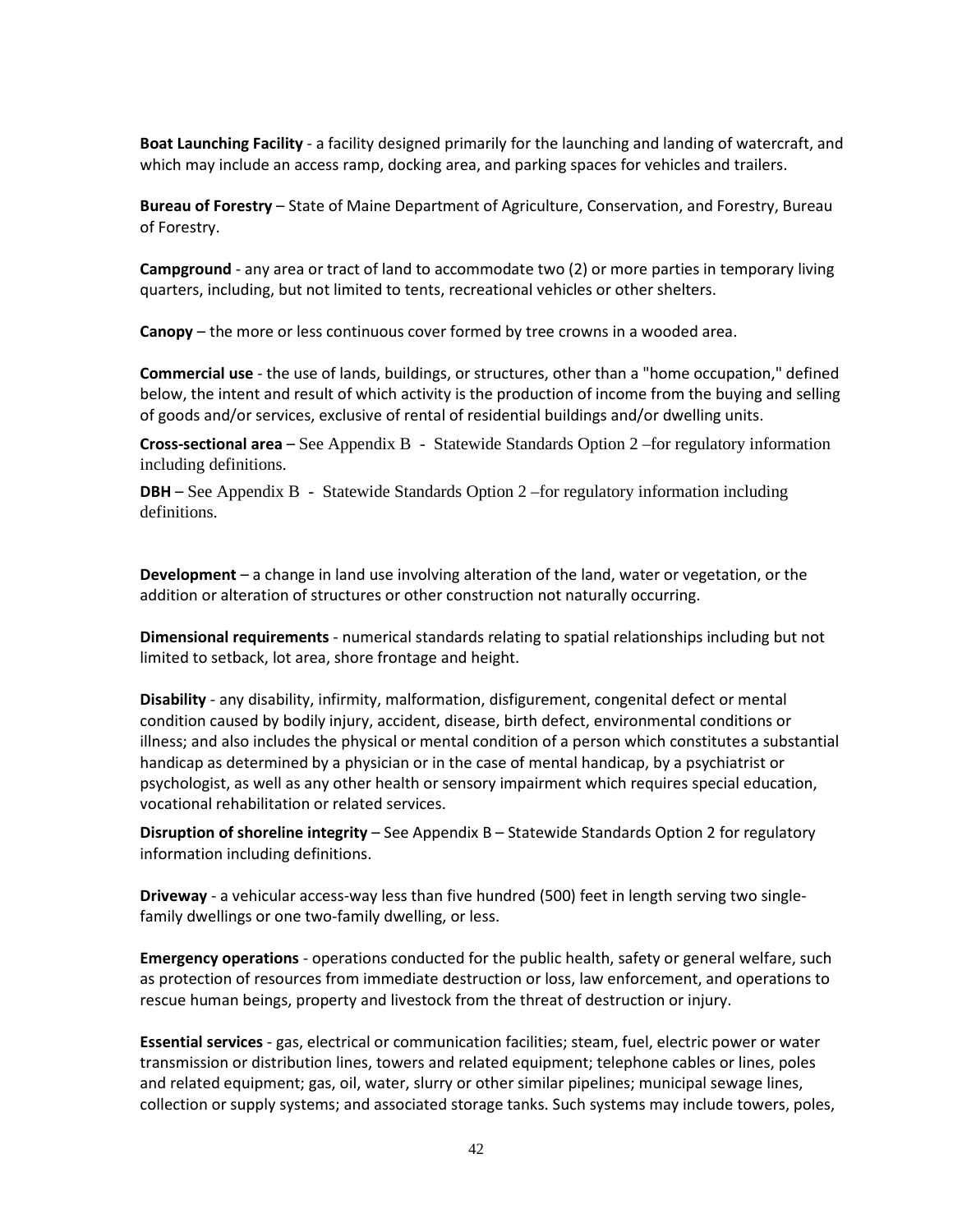wires, mains, drains, pipes, conduits, cables, fire alarms and police call boxes, traffic signals, hydrants and similar accessories, but shall not include service drops or buildings which are necessary for the furnishing of such services.

**Expansion of a structure** - an increase in the footprint of a structure, including all extensions such as, but not limited to: attached decks, garages, porches and greenhouses.

 **Expansion of use** - the addition of one or more months to a use's operating season; or the use of more footprint of a structure or ground area devoted to a particular use.

**Family** - one or more persons occupying a premises and living as a single housekeeping unit.

**Floodway** - the channel of a river or other watercourse and adjacent land areas that must be reserved in order to discharge the 100-year flood without cumulatively increasing the water surface elevation by more than one foot in height.

 **Floor area** - the sum of the horizontal areas of the floor(s) of a structure enclosed by exterior walls.

 **Footprint** - the entire area of ground covered by the structure(s) on a lot, including but not limited to cantilevered or similar overhanging extensions, as well as unenclosed structures, such as patios and decks.

**Forest management activities** – See Appendix B – Statewide Standards option 2 – for regulatory information including definitions

**Forest Stand** – See Appendix B – Statewide Standards option – for regulatory information including definitions

**Forested wetland** - a freshwater wetland dominated by woody vegetation that is six (6) meters tall (approximately twenty (20) feet) or taller.

**Foundation** - the supporting substructure of a building or other structure, excluding wooden sills and post supports, but including basements, slabs, frostwalls, or other base consisting of concrete, block, brick or similar material.

 **Freshwater wetland** - freshwater swamps, marshes, bogs and similar areas, other than forested wetlands, which are:

- (1) Of ten or more contiguous acres; or of less than 10 contiguous acres and adjacent to a surface water body, excluding any river, stream or brook, such that in a natural state, the combined surface area is in excess of 10 acres; and
- (2) Inundated or saturated by surface or ground water at a frequency and for a duration sufficient to support, and which under normal circumstances do support, a prevalence of wetland vegetation typically adapted for life in saturated soils.

 Freshwater wetlands may contain small stream channels or inclusions of land that do not conform to the criteria of this definition.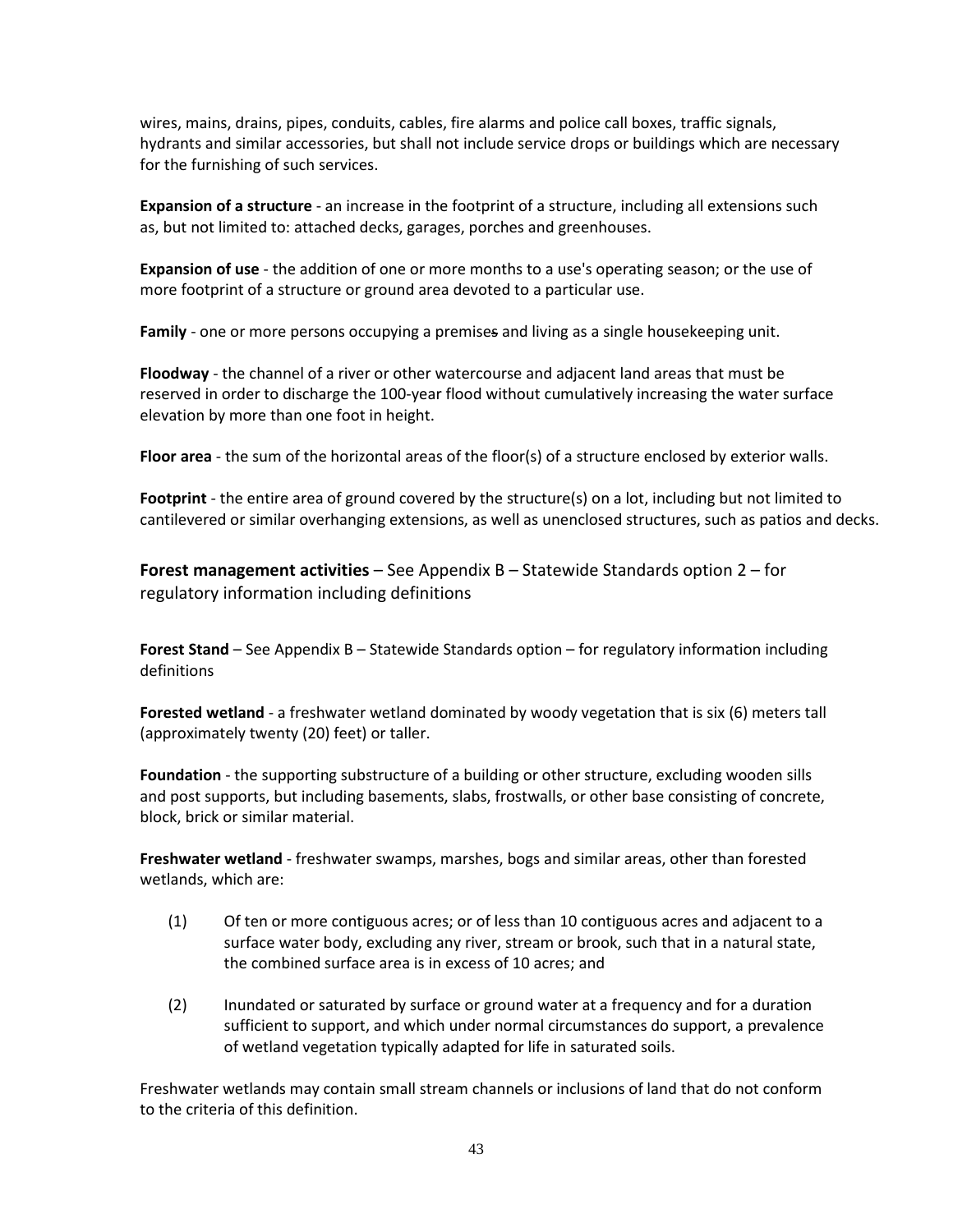**Functionally water-dependent uses** - those uses that require, for their primary purpose, location on submerged lands or that require direct access to, or location in, coastal or inland waters and that can not be located away from these waters. The uses include, but are not limited to, commercial and recreational fishing and boating facilities, finfish and shellfish processing, fish-related storage and retail and wholesale fish marketing facilities, waterfront dock and port facilities, shipyards and boat building facilities, marinas, navigation aids, basins and channels, shoreline structures necessary for erosion control purposes, industrial uses dependent upon water-borne transportation or requiring large volumes of cooling or processing water that can not reasonably be located or operated at an inland site, and uses that primarily provide general public access to coastal or inland waters. Recreational boat storage buildings are not considered to be a functionally water-dependent use.

 **Great pond** - any inland body of water which in a natural state has a surface area in excess of ten acres, and any inland body of water artificially formed or increased which has a surface area in excess of thirty (30) acres except for the purposes of this Ordinance, where the artificially formed or increased inland body of water is completely surrounded by land held by a single owner,

 **Great pond classified GPA** - any great pond classified GPA, pursuant to 38 M.R.S.A. Article 4-A Section 465-A. This classification includes some, but not all impoundments of rivers that are defined as great ponds.

 **Ground cover** – small plants, fallen leaves, needles and twigs, and the partially decayed organic matter of the forest floor.

**Harvest Area** - See Appendix B - Statewide Standards Option 2 –for regulatory information including definitions.

**Hazard tree** - a tree with a structural defect, combination of defects, or disease resulting in a structural defect that under the normal range of environmental conditions at the site exhibits a high probability of failure and loss of a major structural component of the tree in a manner that will strike a target. A normal range of environmental conditions does not include meteorological anomalies, such as, but not limited to: hurricanes; hurricane-force winds; tornados; microbursts; or significant ice storm events. Hazard trees also include those trees that pose a serious and imminent risk to bank stability. A target is the area where personal injury or property damage could occur if the tree or a portion of the tree fails. Targets include roads, driveways, parking areas, structures, campsites, and any other developed area where people frequently gather and linger.

 **Height of a structure** - the vertical distance between the mean original (prior to construction) grade at the downhill side of the structure and the highest point of the structure, excluding chimneys, steeples, antennas, and similar appurtenances that have no floor area.

**Home occupation** - an occupation or profession which is customarily conducted on or in a residential structure or property and which is 1) clearly incidental to and compatible with the residential use of the property and surrounding residential uses; and 2) which employs no more than two (2) persons other than family members residing in the home.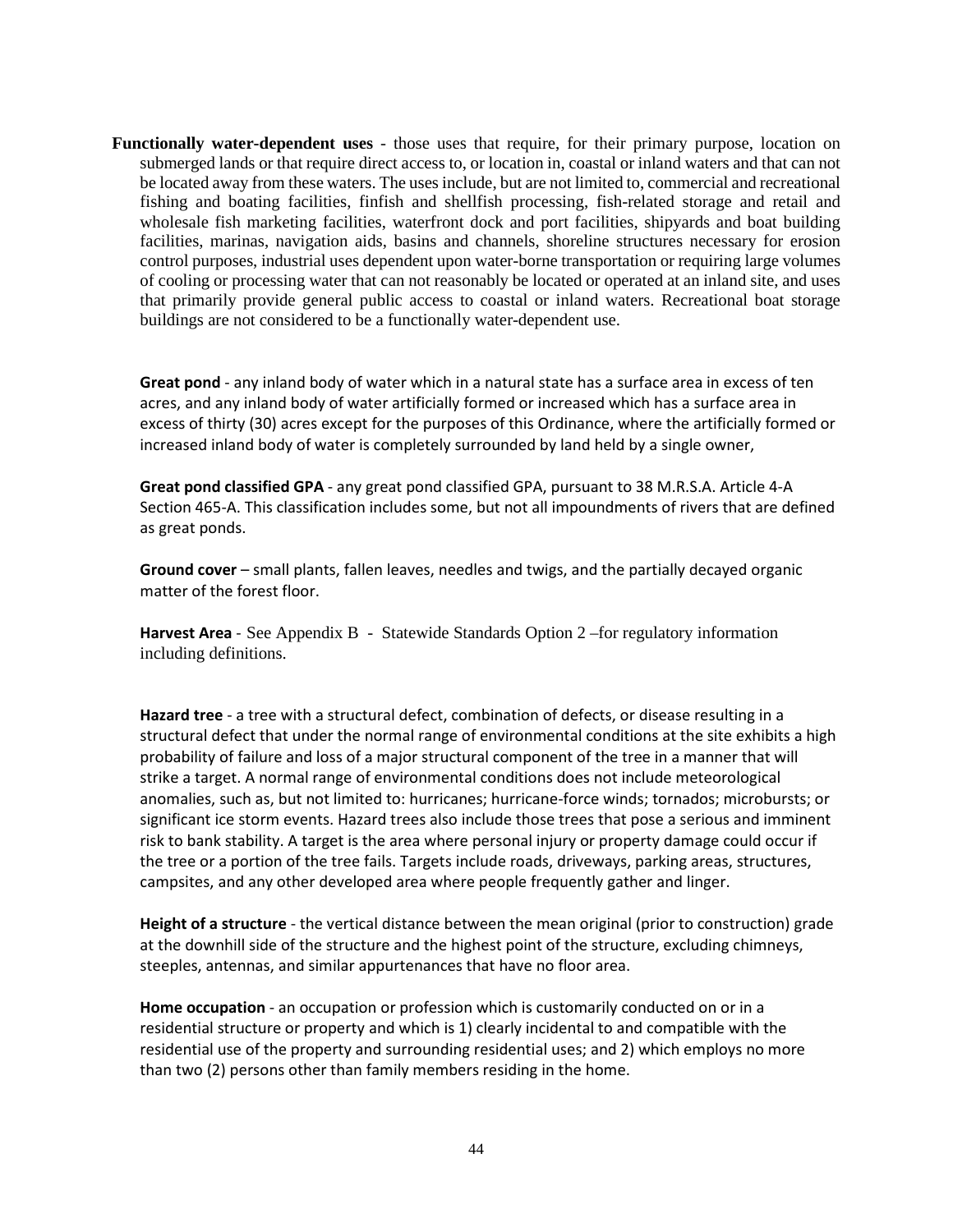**Increase in nonconformity of a structure** - any change in a structure or property which causes further deviation from the dimensional standard(s) creating the nonconformity such as, but not limited to, reduction in water body, tributary stream or wetland setback distance, increase in lot coverage, or increase in height of a structure. Property changes or structure expansions which either meet the dimensional standard or which cause no further increase in the linear extent of nonconformance of the existing structure shall not be considered to increase nonconformity. For example, there is no increase in nonconformity with the setback requirement for water bodies, wetlands, or tributary streams if the expansion extends no further into the required setback area than does any portion of the existing nonconforming structure. Hence, a structure may be expanded laterally provided that the expansion extends no closer to the water body, tributary stream, or wetland than the closest portion of the existing structure from that water body, tributary stream, or wetland. Included in this allowance are expansions which in-fill irregularly shaped structures.

**Individual private campsite** - an area of land which is not associated with a campground, but which is developed for repeated camping by only one group not to exceed ten (10) individuals and which involves site improvements which may include but not be limited to a gravel pad, parking area, fire place, or tent platform.

 **Industrial** - The assembling, fabrication, finishing, manufacturing, packaging or processing of goods, or the extraction of minerals.

**Institutional** – a non-profit or quasi-public use, or institution such as a church, library, public or private school, hospital, or municipally owned or operated building, structure or land used for public purposes.

**Land Management Road -** See Appendix B - Statewide Standards Option 2 –for regulatory information including definitions.

**Licensed Forester** - See Appendix B - Statewide Standards Option 2 –for regulatory information including definitions.

**Lot area** - The area of land enclosed within the boundary lines of a lot, minus land below the normal high-water line of a water body or upland edge of a wetland and areas beneath roads serving more than two lots.

**Marina** - a business establishment having frontage on navigable water and, as its principal use, providing for hire offshore moorings or docking facilities for boats, and which may also provide accessory services such as boat and related sales, boat repair and construction, indoor and outdoor storage of boats and marine equipment, bait and tackle shops and marine fuel service facilities.

**Market value** - the estimated price a property will bring in the open market and under prevailing market conditions in a sale between a willing seller and a willing buyer, both conversant with the property and with prevailing general price levels.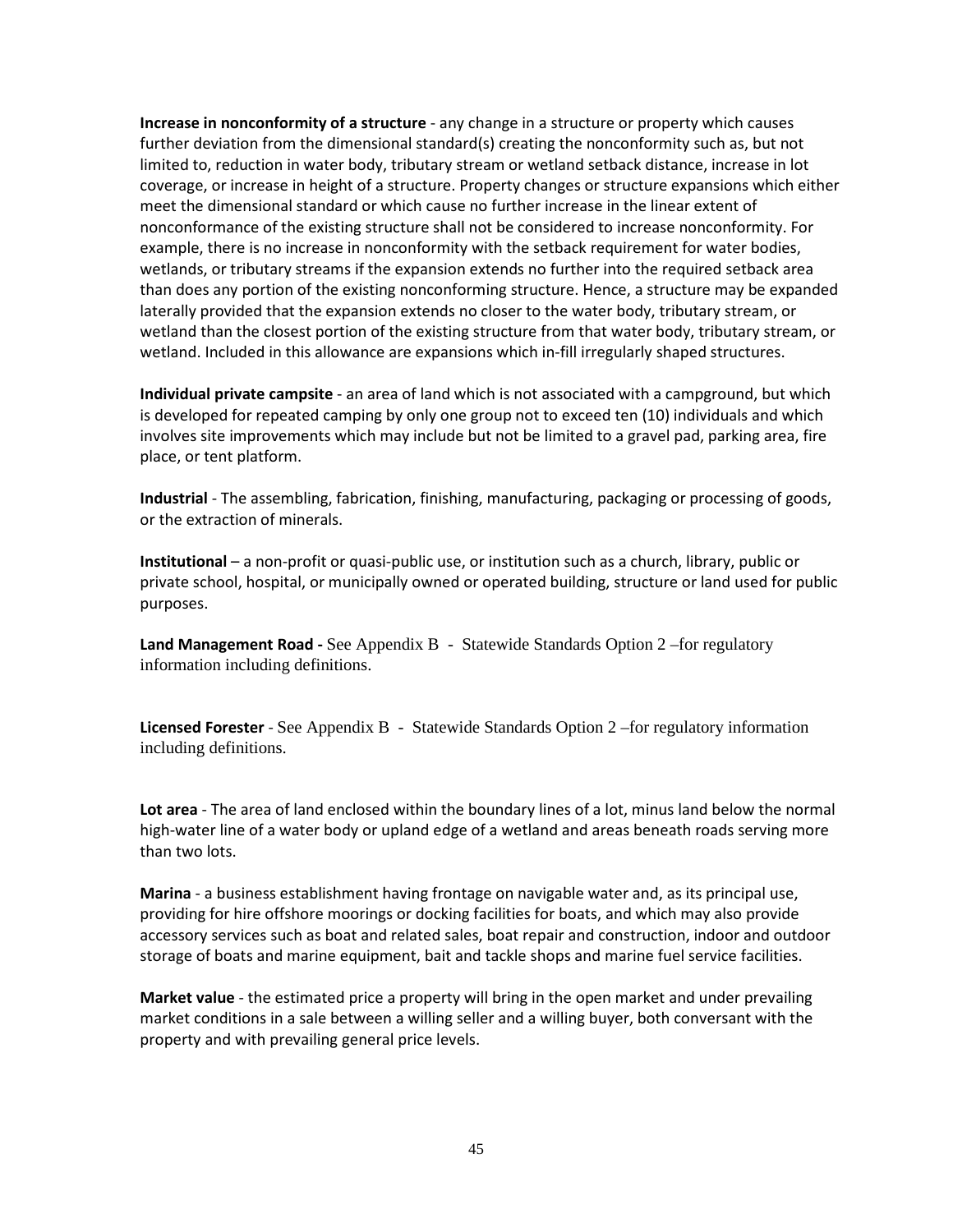**Minimum lot width** - the closest distance between the side lot lines of a lot. When only two lot lines extend into the shoreland zone, both lot lines shall be considered to be side lot lines.

**Multi-unit residential** - a residential structure containing three (3) or more residential dwelling units.

**Native** – indigenous to the local forests.

**Non-conforming condition** – non-conforming lot, structure or use which is allowed solely because it was in lawful existence at the time this Ordinance or subsequent amendment took effect.

**Non-conforming lot** - a single lot of record which, at the effective date of adoption or amendment of this Ordinance, does not meet the area, frontage, or width requirements of the district in which it is located.

**Non-conforming structure** - a structure which does not meet any one or more of the following dimensional requirements; setback, height, lot coverage or footprint, but which is allowed solely because it was in lawful existence at the time this Ordinance or subsequent amendments took effect.

**Non-conforming use** - use of buildings, structures, premises, land or parts thereof which is not allowed in the district in which it is situated, but which is allowed to remain solely because it was in lawful existence at the time this Ordinance or subsequent amendments took effect.

**Non-native invasive species of vegetation** - species of vegetation listed by the Maine Department of Agriculture, Conservation and Forestry as being invasive in Maine ecosystems and not native to Maine ecosystems.

**Normal high-water line (non-tidal waters)** - that line which is apparent from visible markings, changes in the character of soils due to prolonged action of the water or changes in vegetation, and which distinguishes between predominantly aquatic and predominantly terrestrial land. Areas contiguous with rivers and great ponds that support non-forested wetland vegetation and hydric soils and that are at the same or lower elevation as the water level of the river or great pond during the period of normal high-water are considered part of the river or great pond.

**Outlet stream -** any perennial or intermittent stream, as shown on the most recent highest resolution version of the national hydrography dataset available from the United States Geological Survey on the website of the United States Geological Survey or the national map, that flows from a freshwater wetland.

**Person** - an individual, corporation, governmental agency, municipality, trust, estate, partnership, association, two or more individuals having a joint or common interest, or other legal entity.

**Piers, docks, wharves, bridges and other structures and uses** extending over or beyond the normal high-water line or within a wetland.

**Temporary**: Structures which remain in or over the water for less than seven (7) months in any period of twelve (12) consecutive months.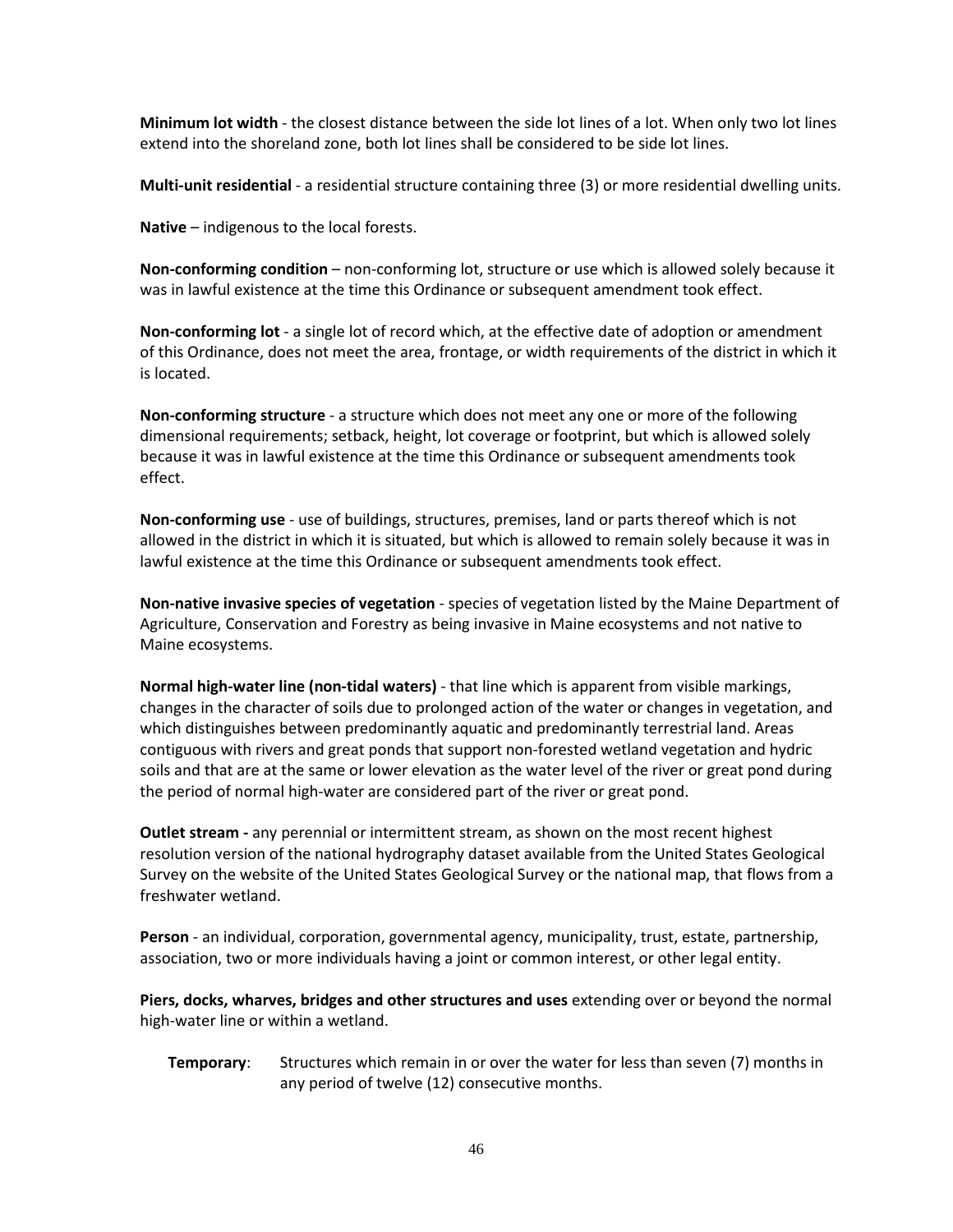**Permanent**: Structures which remain in or over the water for seven (7) months or more in any period of twelve (12) consecutive months.

**Principal structure** - a structure other than one which is used for purposes wholly incidental or accessory to the use of another structure or use on the same lot.

**Principal use** - a use other than one which is wholly incidental or accessory to another use on the same lot.

**Public facility** - any facility, including, but not limited to, buildings, property, recreation areas, and roads, which are owned, leased, or otherwise operated, or funded by a governmental body or public entity.

**Recent floodplain soils** - the following soil series as described and identified by the National Cooperative Soil Survey:

| Fryeburg | Hadley  | Limerick |
|----------|---------|----------|
| Lovewell | Medomak | Ondawa   |
| Alluvial | Cornish | Charles  |
| Podunk   | Rumney  | Saco     |
| Suncook  | Sunday  | Winooski |

 **Recreational facility** - a place designed and equipped for the conduct of sports, leisure time activities, and other customary and usual recreational activities, excluding boat launching facilities.

**Recreational vehicle** - a vehicle or an attachment to a vehicle designed to be towed, and designed for temporary sleeping or living quarters for one or more persons, and which may include a pick-up camper, travel trailer, tent trailer, camp trailer, and motor home. In order to be considered as a vehicle and not as a structure, the unit must remain with its tires on the ground, and must be registered with the State Division of Motor Vehicles.

**Replacement system** - a system intended to replace: 1.) an existing system which is either malfunctioning or being upgraded with no significant change of design flow or use of the structure, or 2.) any existing overboard wastewater discharge.

**Residential dwelling unit** - a room or group of rooms designed and equipped exclusively for use as permanent, seasonal, or temporary living quarters for only one family at a time, and containing cooking, sleeping and toilet facilities. The term shall include mobile homes and rental units that contain cooking, sleeping, and toilet facilities regardless of the time-period rented. Recreational vehicles are not residential dwelling units.

**Residual basal area** - See Appendix B - Statewide Standards Option 2 –for regulatory information including definitions.

**Residual Stand** - See Appendix B - Statewide Standards Option 2 –for regulatory information including definitions.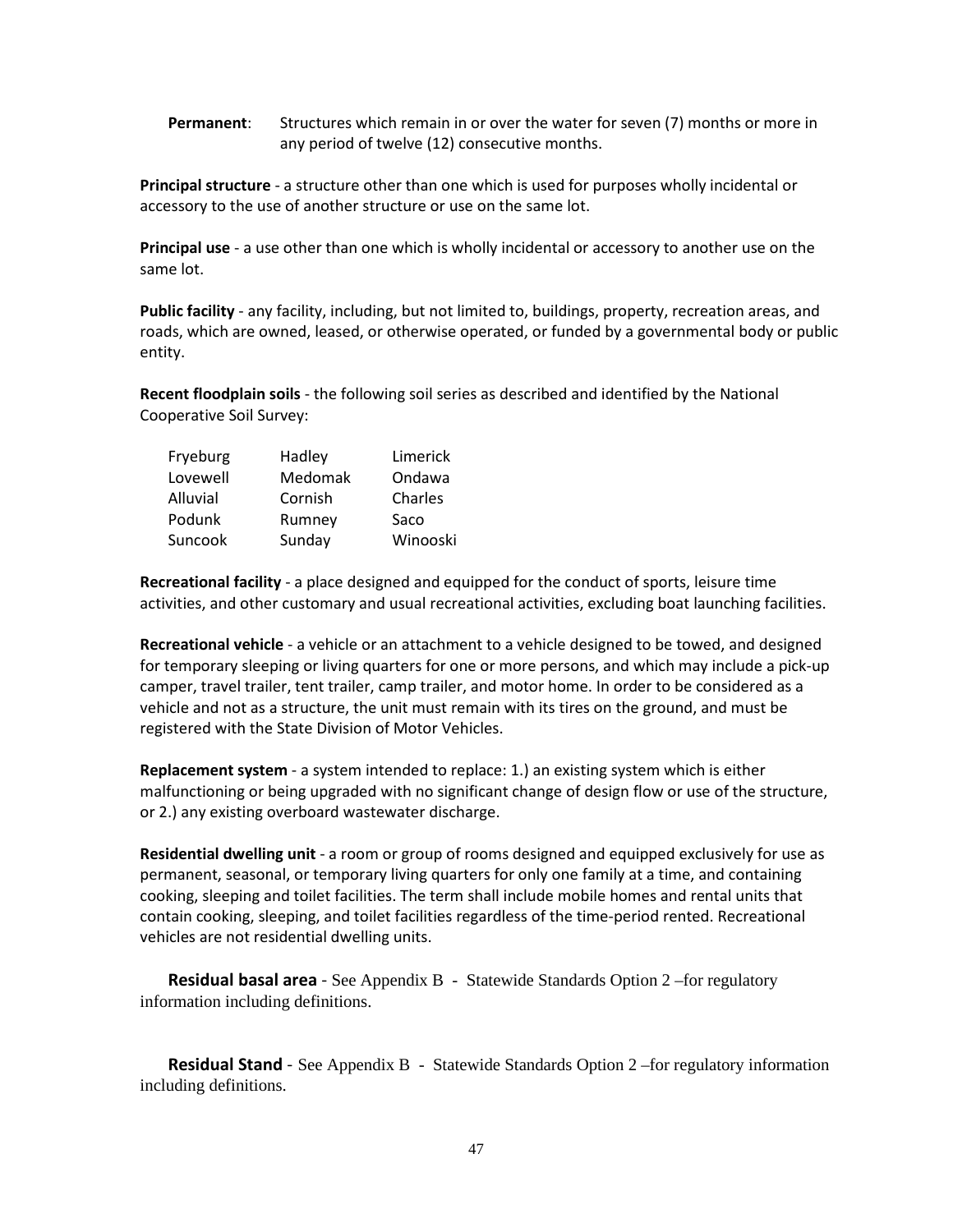**Riprap** - rocks, irregularly shaped, and at least six (6) inches in diameter, used for erosion control and soil stabilization, typically used on ground slopes of two (2) units horizontal to one (1) unit vertical or less.

**River** - a free-flowing body of water including its associated floodplain wetlands from that point at which it provides drainage for a watershed of twenty five (25) square miles to its mouth.

 **Road** - a route or track consisting of a bed of exposed mineral soil, gravel, asphalt, or other surfacing material constructed for or created by the repeated passage of motorized vehicles, excluding a driveway as defined.

**Salt marsh** - Areas of coastal wetland (most often along coastal bays) that support salt tolerant species, and where at average high tide during the growing season, the soil is irregularly inundated by tidal waters. The predominant species is saltmarsh cordgrass (Spartina alterniflora). More open areas often support widgeon grass, eelgrass, and Sago pondweed.

**Salt meadow** - Areas of a coastal wetland that support salt tolerant plant species bordering the landward side of salt marshes or open coastal water, where the soil is saturated during the growing season but which is rarely inundated by tidal water. Indigenous plant species include salt meadow cordgrass (Spartina patens) and black rush; common threesquare occurs in fresher areas.

**Sapling -** a tree species that is less than two (2) inches in diameter at four and one half (4.5) feet above ground level.

**Seedling -** a young tree species that is less than four and one half (4.5) feet in height above ground level.

**Service drop** - any utility line extension which does not cross or run beneath any portion of a water body provided that:

- (1) in the case of electric service
	- (a) the placement of wires and/or the installation of utility poles is located entirely upon the premises of the customer requesting service or upon a roadway right-of-way; and
	- (b) the total length of the extension is less than one thousand (1,000) feet.
- (2) in the case of telephone service
	- (a) the extension, regardless of length, will be made by the installation of telephone wires to existing utility poles, or
	- (b) the extension requiring the installation of new utility poles or placement underground is less than one thousand (1,000) feet in length.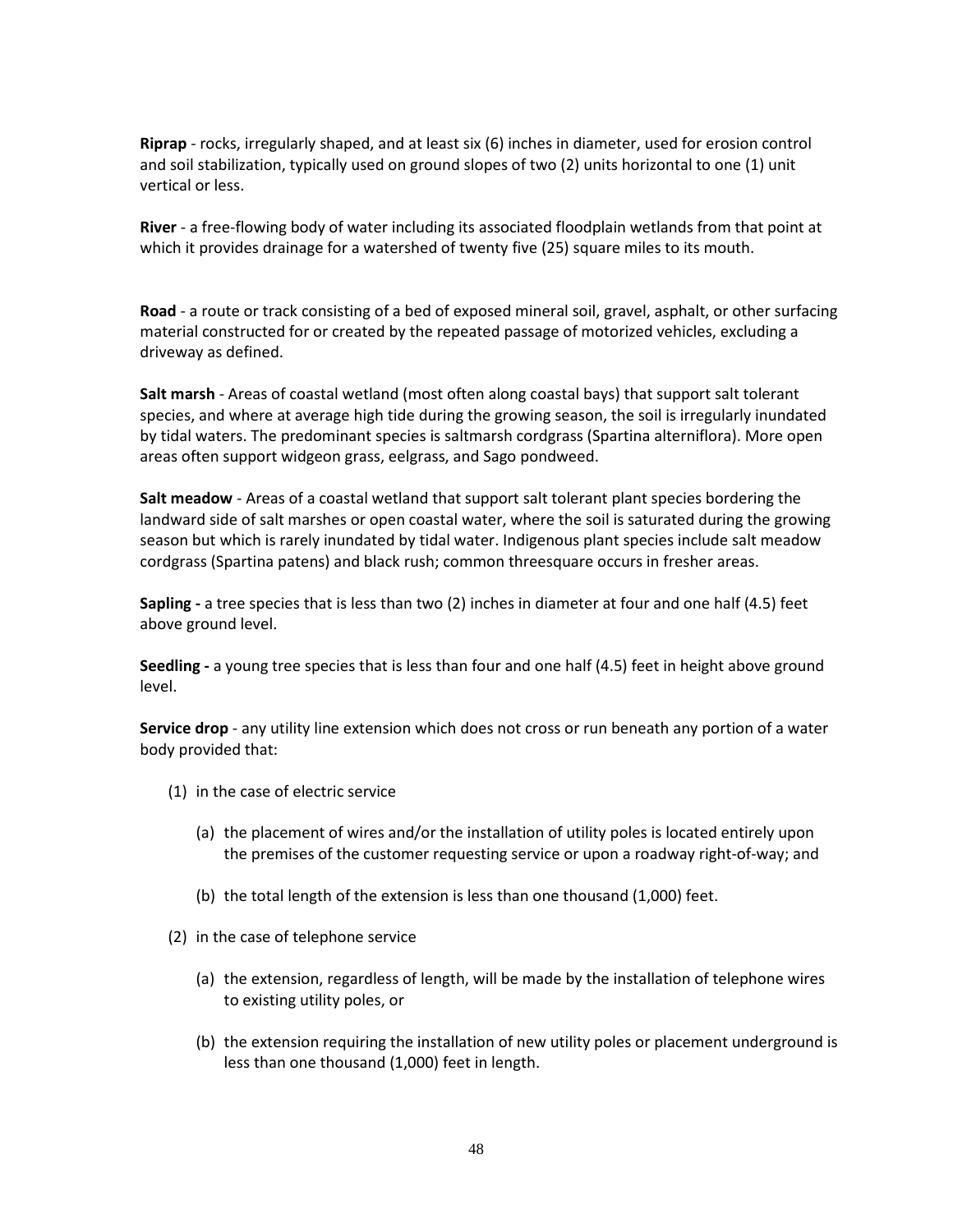**Setback** - the nearest horizontal distance from the normal high-water line of a water body or tributary stream, or upland edge of a wetland, to the nearest part of a structure, road, parking space or other regulated object or area.

 **Shore frontage** - the length of a lot bordering on a water body or wetland measured in a straight line between the intersections of the lot lines with the shoreline.

 **Shoreland zone** - the land area located within two hundred and fifty (250) feet, horizontal distance, of the normal high-water line of any great pond or river; within 250 feet, horizontal distance,; of the upland edge of a freshwater wetland; or within seventy-five (75) feet, horizontal distance, of the normal high-water line of a stream.

**Shoreline** – the normal high-water line, or upland edge of a freshwater or coastal wetland.

 **Significant River Segments** - See Appendix A or 38 M.R.S.A. section 437.

**Skid Road or Skid Trail** See Appendix B - Statewide Standards Option 2 –for regulatory information including definitions.

**Slash** - See Appendix B - Statewide Standards Option 2 –for regulatory information including definitions.

**Storm-damaged tree** - a tree that has been uprooted, blown down, is lying on the ground, or that remains standing and is damaged beyond the point of recovery as the result of a storm event.

 **Stream** - a free-flowing body of water from the outlet of a great pond or the confluence of two (2) perennial streams as depicted on the most recent , highest resolution version of the national hydrography dataset available from the United States Geological Survey on the website of the United States Geological Survey or the national map to the point where the stream becomes a river or where the stream meets the shoreland zone of another water body or wetland. When a stream meets the shoreland zone of a water body or wetland and a channel forms downstream of the water body or wetland as an outlet, that channel is also a stream.

**Structure** – anything temporarily or permanently located, built, constructed or erected for the support, shelter or enclosure of persons, animals, goods or property of any kind or anything constructed or erected on or in the ground. The term includes structures temporarily or permanently located, such as decks, patios, and satellite dishes. Structure does not include fences; poles and wiring and other aerial equipment normally associated with service drops, including guy wires and guy anchors; subsurface waste water disposal systems as defined in Title 30-A, section 4201, subsection 5; geothermal heat exchange wells as defined in Title 32, section 4700-E, subsection 3-C; or wells or water wells as defined in Title 32, section 4700-E, subsection 8.

**Substantial start** - completion of thirty (30) percent of a permitted structure or use measured as a percentage of estimated total cost.

 **Subsurface sewage disposal system** – any system designed to dispose of waste or waste water on or beneath the surface of the earth; includes, but is not limited to: septic tanks; disposal fields;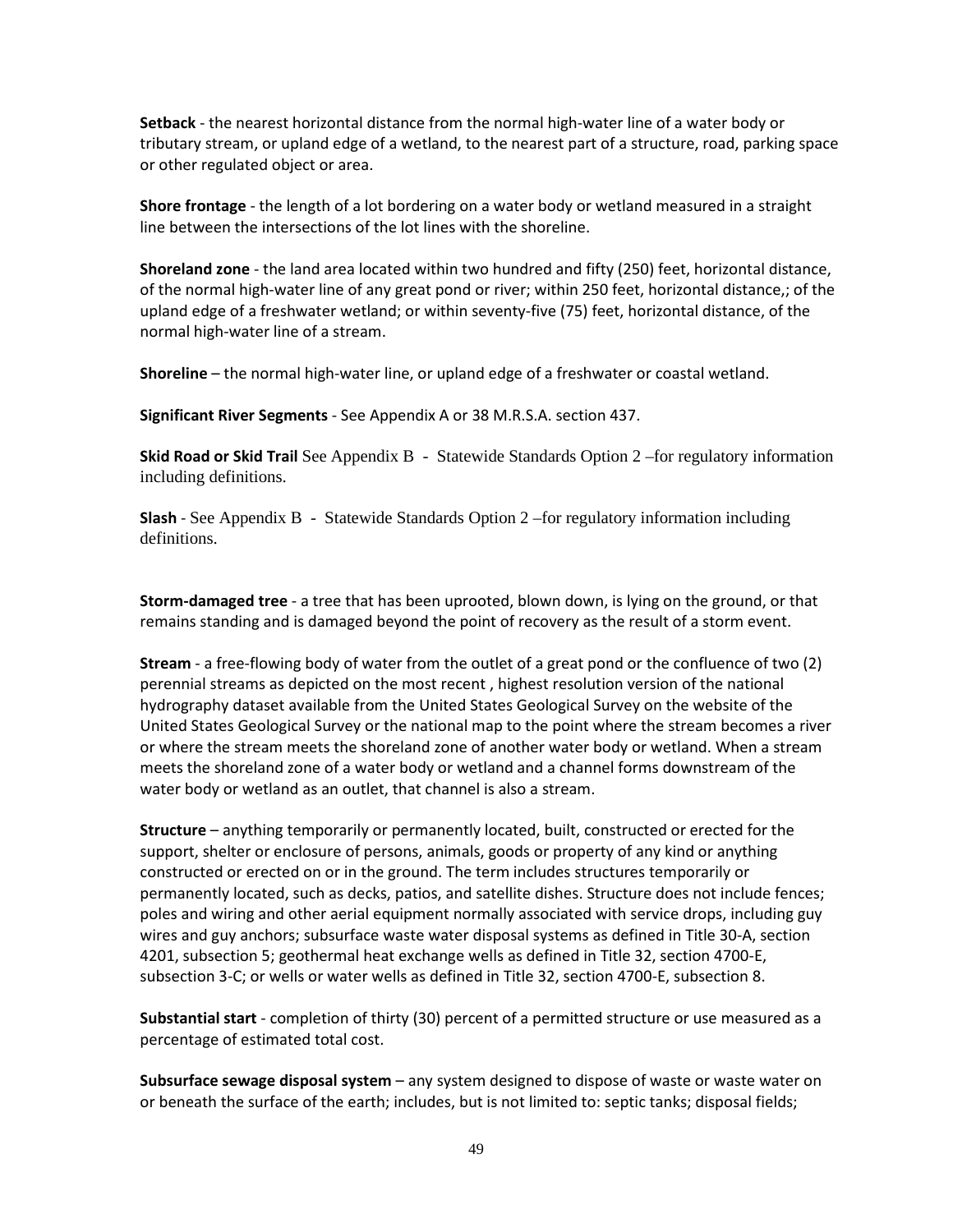grandfathered cesspools; holding tanks; pretreatment filter, piping, or any other fixture, mechanism, or apparatus used for those purposes; does not include any discharge system licensed under 38 M.R.S.A. section 414, any surface waste water disposal system, or any municipal or quasi-municipal sewer or waste water treatment system..

 **Sustained slope** - a change in elevation where the referenced percent grade is substantially maintained or exceeded throughout the measured area.

 **Timber harvesting** - the cutting and removal of timber for the primary purpose of selling or processing forest products. "Timber harvesting" does not include the cutting or removal of vegetation within the shoreland zone when associated with any other land use activities. The cutting or removal of trees in the shoreland zone on a lot that has less than two (2) acres within the shoreland zone shall not be considered timber harvesting. Such cutting or removal of trees shall be regulated pursuant to Section 15 (P), *Clearing or Removal of Vegetation for Activities Other Than Timber Harvesting*.

**Timber harvesting and related activities** - See Appendix B - Statewide Standards Option 2 –for regulatory information including definitions.

**Tree -** a woody perennial plant with a well-defined trunk(s) at least two (2) inches in diameter at four and one half (4.5) feet above the ground, with a more or less definite crown, and reaching a height of at least ten (10) feet at maturity.

 **Tributary stream** – means a channel between defined banks created by the action of surface water, which is characterized by the lack of terrestrial vegetation or by the presence of a bed, devoid of topsoil, containing waterborne deposits or exposed soil, parent material or bedrock; and which is connected hydrologically with other water bodies. "Tributary stream" does not include rills or gullies forming because of accelerated erosion in disturbed soils where the natural vegetation cover has been removed by human activity.

This definition does not include the term "stream" as defined elsewhere in this Ordinance, and only applies to that portion of the tributary stream located within the shoreland zone of the receiving water body or wetland.

# **NOTE**: Water setback requirements apply to tributary streams within the shoreland zone.

 **Upland edge of a wetland** - the boundary between upland and wetland. For purposes of a freshwater wetland, the upland edge is formed where the soils are not saturated for a duration sufficient to support wetland vegetation; or where the soils support the growth of wetland vegetation, but such vegetation is dominated by woody stems that are six (6) meters (approximately twenty (20) feet) tall or taller.

**Vegetation** - all live trees, shrubs, and other plants including without limitation, trees both over and under 4 inches in diameter, measured at 4 1/2 feet above ground level.